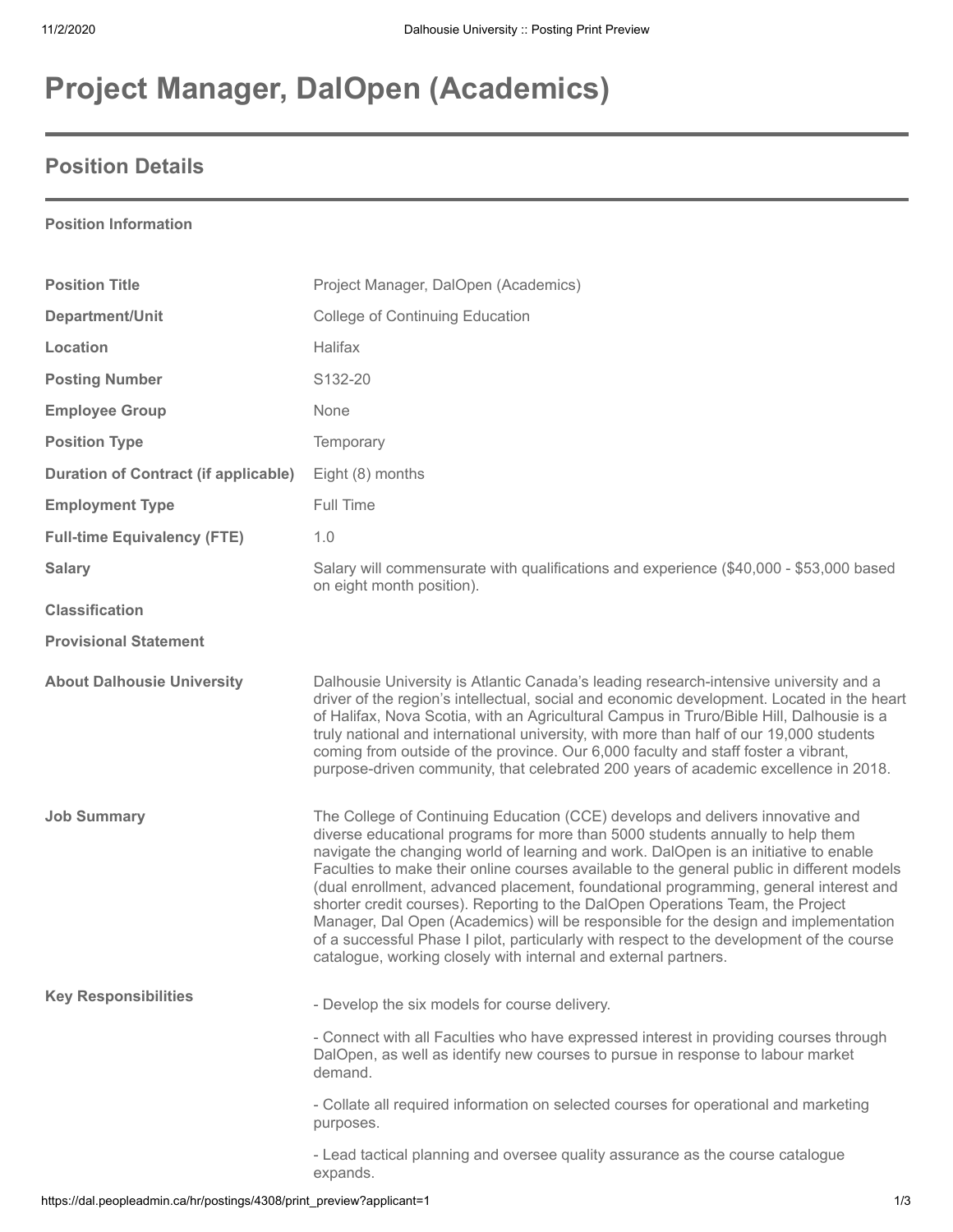| 11/2/2020 |  |  |  |
|-----------|--|--|--|
|-----------|--|--|--|

#### Dalhousie University :: Posting Print Preview

- Liaise regularly with the CCE Marketing and Communications team to contribute to the development of a marketing & communications plan for DalOpen. Present regular updates on the DalOpen pilot project to all CCE staff and other internal stakeholders.

- Work with the Dean, the Director, Marketing and Communications, and the Director of Business Development to develop and deliver presentations on DalOpen to Dalhousie senior leadership and external stakeholders (e.g. government and industry partners).

**Note**

| <b>Qualifications</b>                                    | Undergraduate degree in relevant field with approximately five years' progressive related<br>experience (or equivalent combination of training and experience). Masters degree in<br>education, adult education or education technologies preferred. Successful project<br>management experience is essential; experience in teaching, instructional design,<br>curriculum or academic coordination, and/or education marketing an asset. Must<br>demonstrate strong communication (written and verbal) skills, including public speaking<br>and presenting skills, as well as effective relationship building skills. The successful<br>candidate will be self-motived and both detail oriented and strategic in approach. Must<br>be comfortable using and learning new technology and systems with a demonstrated<br>interest in educational and work trends. |
|----------------------------------------------------------|------------------------------------------------------------------------------------------------------------------------------------------------------------------------------------------------------------------------------------------------------------------------------------------------------------------------------------------------------------------------------------------------------------------------------------------------------------------------------------------------------------------------------------------------------------------------------------------------------------------------------------------------------------------------------------------------------------------------------------------------------------------------------------------------------------------------------------------------------------------|
| <b>Job Competencies</b>                                  |                                                                                                                                                                                                                                                                                                                                                                                                                                                                                                                                                                                                                                                                                                                                                                                                                                                                  |
| <b>Additional Information</b>                            |                                                                                                                                                                                                                                                                                                                                                                                                                                                                                                                                                                                                                                                                                                                                                                                                                                                                  |
| <b>Application Consideration</b>                         | Applications from university employees and external candidates are given concurrent<br>consideration. Among short-listed candidates, university employees will be given special<br>consideration.                                                                                                                                                                                                                                                                                                                                                                                                                                                                                                                                                                                                                                                                |
|                                                          | We thank all applicants for their interest, however, only candidates selected for an<br>interview will be contacted.                                                                                                                                                                                                                                                                                                                                                                                                                                                                                                                                                                                                                                                                                                                                             |
| <b>Diversity Statement</b>                               | Dalhousie University is committed to fostering a collegial culture grounded in diversity<br>and inclusiveness. The university encourages applications from Indigenous persons,<br>persons with a disability, racially visible persons, women, persons of a minority sexual<br>orientation and/or gender identity, and all candidates who would contribute to the<br>diversity of our community. For more information, please visit<br>www.dal.ca/hiringfordiversity.                                                                                                                                                                                                                                                                                                                                                                                             |
| <b>Posting Detail Information</b>                        |                                                                                                                                                                                                                                                                                                                                                                                                                                                                                                                                                                                                                                                                                                                                                                                                                                                                  |
| <b>Number of Vacancies</b>                               | One $(1)$                                                                                                                                                                                                                                                                                                                                                                                                                                                                                                                                                                                                                                                                                                                                                                                                                                                        |
| <b>Open Date</b>                                         | 11/02/2020                                                                                                                                                                                                                                                                                                                                                                                                                                                                                                                                                                                                                                                                                                                                                                                                                                                       |
| <b>Close Date</b>                                        | 11/12/2020                                                                                                                                                                                                                                                                                                                                                                                                                                                                                                                                                                                                                                                                                                                                                                                                                                                       |
| <b>Open Until Filled</b>                                 | <b>No</b>                                                                                                                                                                                                                                                                                                                                                                                                                                                                                                                                                                                                                                                                                                                                                                                                                                                        |
| <b>Special Instructions to Applicant</b>                 |                                                                                                                                                                                                                                                                                                                                                                                                                                                                                                                                                                                                                                                                                                                                                                                                                                                                  |
| <b>Quick Link for Direct Access to</b><br><b>Posting</b> | http://dal.peopleadmin.ca/postings/4308                                                                                                                                                                                                                                                                                                                                                                                                                                                                                                                                                                                                                                                                                                                                                                                                                          |

### **Supplemental Questions**

Required fields are indicated with an asterisk (\*).